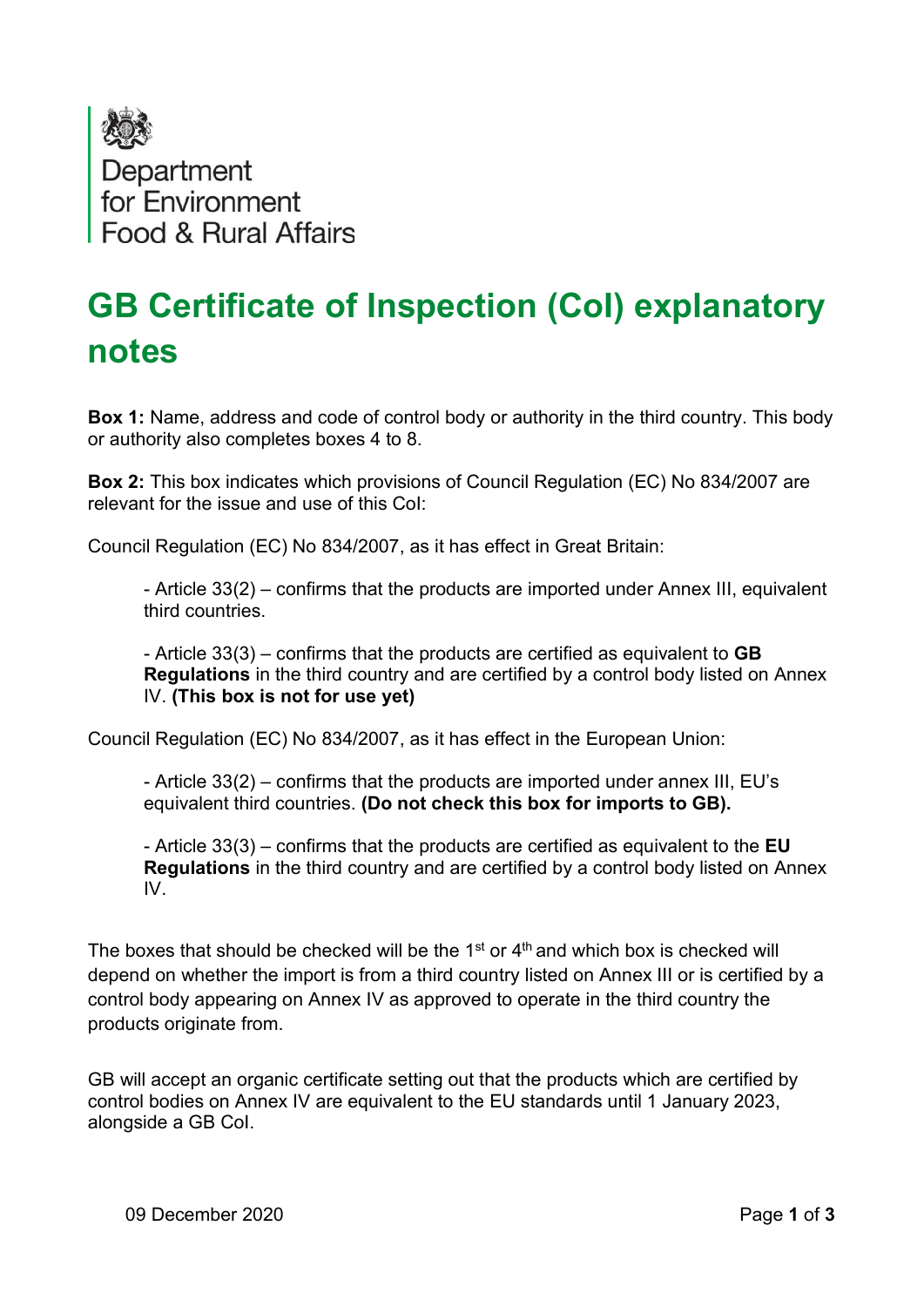Box 3: Serial number of the certificate, this will need to be assigned by the third country control body until an electronic system can automatically assign this.

In order to ensure a logical serial number is given and it is unique to the consignment, we propose the following format "COI.[CB code].nnnnn". As the CB code is unique, there will be no possible duplication by other CBs.

Box 4: Name and address of the operator exporting the products from the country mentioned in box 8. The exporter is: the operator performing the last operation for the purposes of preparation and sealing products in appropriate packaging or containers.

Box 5: Operator(s) who produced or processed the products in the third country mentioned in box 7.

Box 6: Control body(ies) or authority(ies) for monitoring compliance of the production or processing of the products with the rules of organic production in the country mentioned in box 7.

Box 7: Country of origin means the country where the product has been produced/ grown or processed.

Box 8: Country of export means the country where the product has been subject to the last operation for the purposes of preparation and sealed in appropriate packaging or containers.

Box 9: Country of clearance means Great Britain. Point of entry is the point of release for free circulation.

Box 10: Country of destination would be Great Britain.

Box 11: Name, address and the Economic Operators Registration and Identification number (EORI) of the importer.

Box 12: Name and address of the first consignee of the consignment in Great Britain. The first consignee shall mean the natural or legal person where the consignment is delivered and where it will be handled for further preparation and/or marketing. The first consignee shall also complete box 21.

Box 13: Description of products that includes Combined Nomenclature (CN) codes for the products concerned (8-digit level where possible), trade name, number of packages (number of boxes, cartons, bags, buckets, etc.), lot number and net weight.

Box 14: Optional

Box 15: Optional

Box 16: Total gross weight expressed in appropriate units (Kg of net mass, Litre, etc.)

Box 17: Means of transport arriving at the point of entry. Mode of transport: aeroplane, vessel, railways, road vehicle, other.